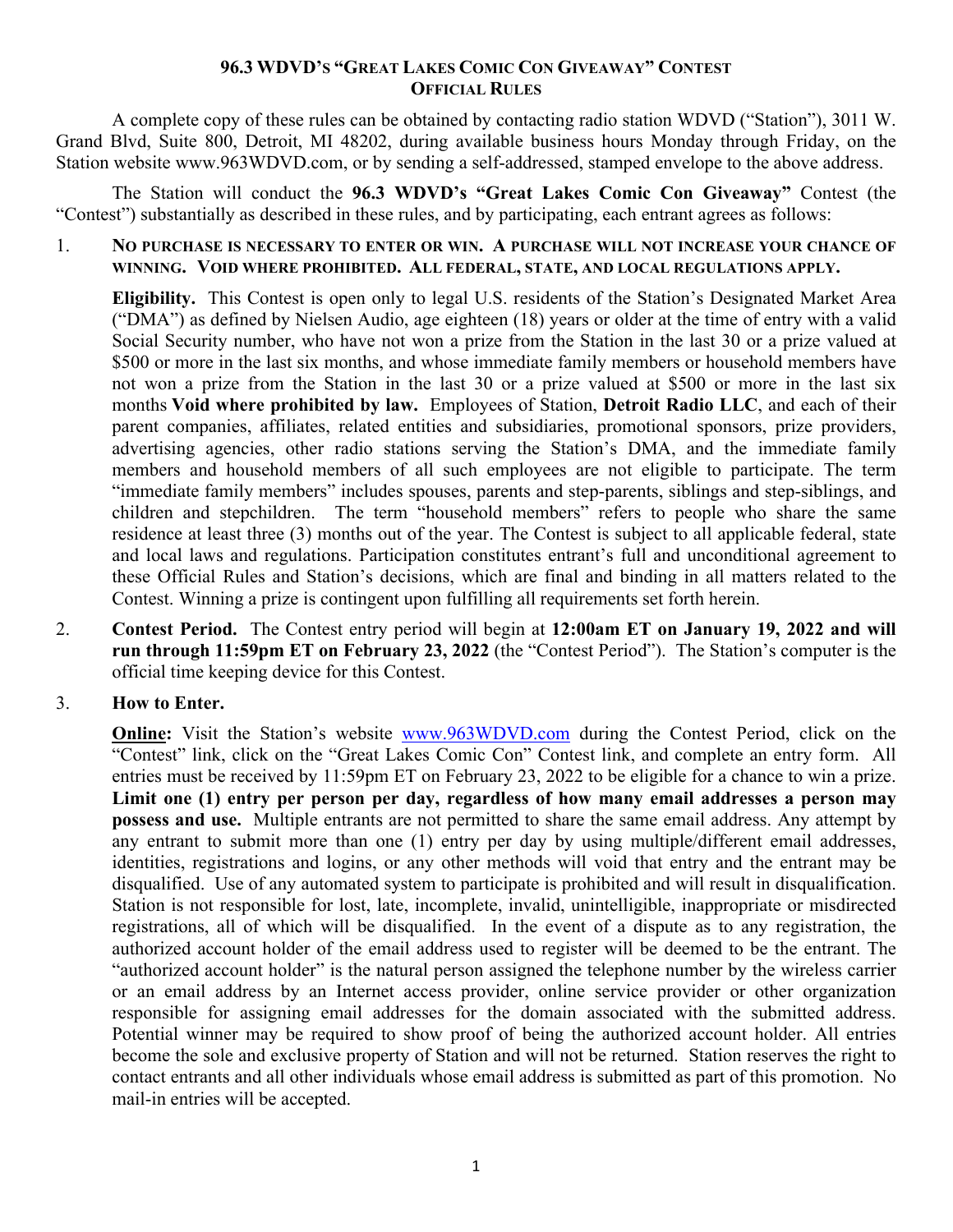- 4. **Winner Selection.** On or about 9:00am ET on Thursday, February 24, 2022, Station will select Ten (10) potential winners in a random drawing from among all valid entries received by Station during the Contest Period. The Station will select a total of Ten (10) prize winners during the contest period. Each winning entrant will be contacted using the email address and/or telephone number provided with the entry and may be awarded the prize (subject to verification of eligibility and compliance with the terms of these rules). Station's decisions as to the administration and operation of the Contest and the selection of the potential winner are final and binding in all matters related to the Contest. Failure to respond to the initial verification contact within three (3) days of notification or failure to claim the prize within three (3) days of verification as a winner will result in disqualification and forfeiture of the prize.
- 5. **Verification of Potential Winner.** THE ELIGIBILITY OF ALL POTENTIAL CONTEST WINNERS IS SUBJECT TO VERIFICATION BY STATION WHOSE DECISIONS ARE FINAL AND BINDING IN ALL MATTERS RELATED TO THE CONTEST. The potential winner must continue to comply with all terms and conditions of these Official Rules, and winning is contingent upon fulfilling all requirements. The potential winner may be notified by email and/or telephone call after the date of random drawing and/or winner determination. The potential winner will be required to sign and return to Station, within three (3) days of the date notice is sent, an affidavit of eligibility and a liability/publicity release (except where prohibited) to claim the prize, if applicable. A winner who returns the affidavit of eligibility and liability/publicity release will be deemed to have accepted the contest prize and thereafter will not be permitted to rescind their acceptance of the prize and/or return the prize. If a potential winner cannot be contacted, fails to sign and return the affidavit of eligibility and/or the liability/publicity release within the required time period (if applicable), or if the prize or prize notification is returned as undeliverable, potential winner forfeits prize. In the event that the potential winner of a prize is disqualified for any reason, Station may award the applicable prize to an alternate winner by random drawing from among all remaining eligible entries. Unclaimed prizes may not be awarded.
- 6. **Prizes.** Ten (10) prizes will be awarded in this Contest.
	- (a) Each prize winner will receive: Two (2) tickets to The Great Lakes Comic Con at The Macomb Expo Center on Friday, February 25, 2022. **ARV: FIFTY DOLLARS (\$50.00).**

## **TOTAL ARV OF ALL CONTEST PRIZES IS: FIVE HUDRED DOLLARS (\$500.00).**

Winner is responsible for all taxes associated with prize receipt and/or use. Odds of winning a prize depend on a number of factors including the number of eligible entries received during the Contest Period and listeners participating at any given time.

There is no substitution, transfer, or cash equivalent for prizes, except that the Station may, in its sole discretion and to the extent permitted by law, substitute prizes of comparable value or cash. The prizes are expressly limited to the item(s) listed above and do not include taxes, gratuities or any other expenses. Any tickets and/or gift certificates/cards awarded as part of a prize will be subject to the terms and conditions set forth by the issuer and are valid only on the date(s) printed on the tickets or gift certificates/cards. Other restrictions may apply.

If any prize or a portion of any prize is postponed, cancelled, or otherwise unavailable due to disease, epidemic, pandemic, quarantine, any acts of government and/or any reason that is beyond the control of Station or any Sponsor, then no substitution shall be provided. Station and any Sponsors make no representation or warranty about the safety of any prize. By accepting and using a prize, each winner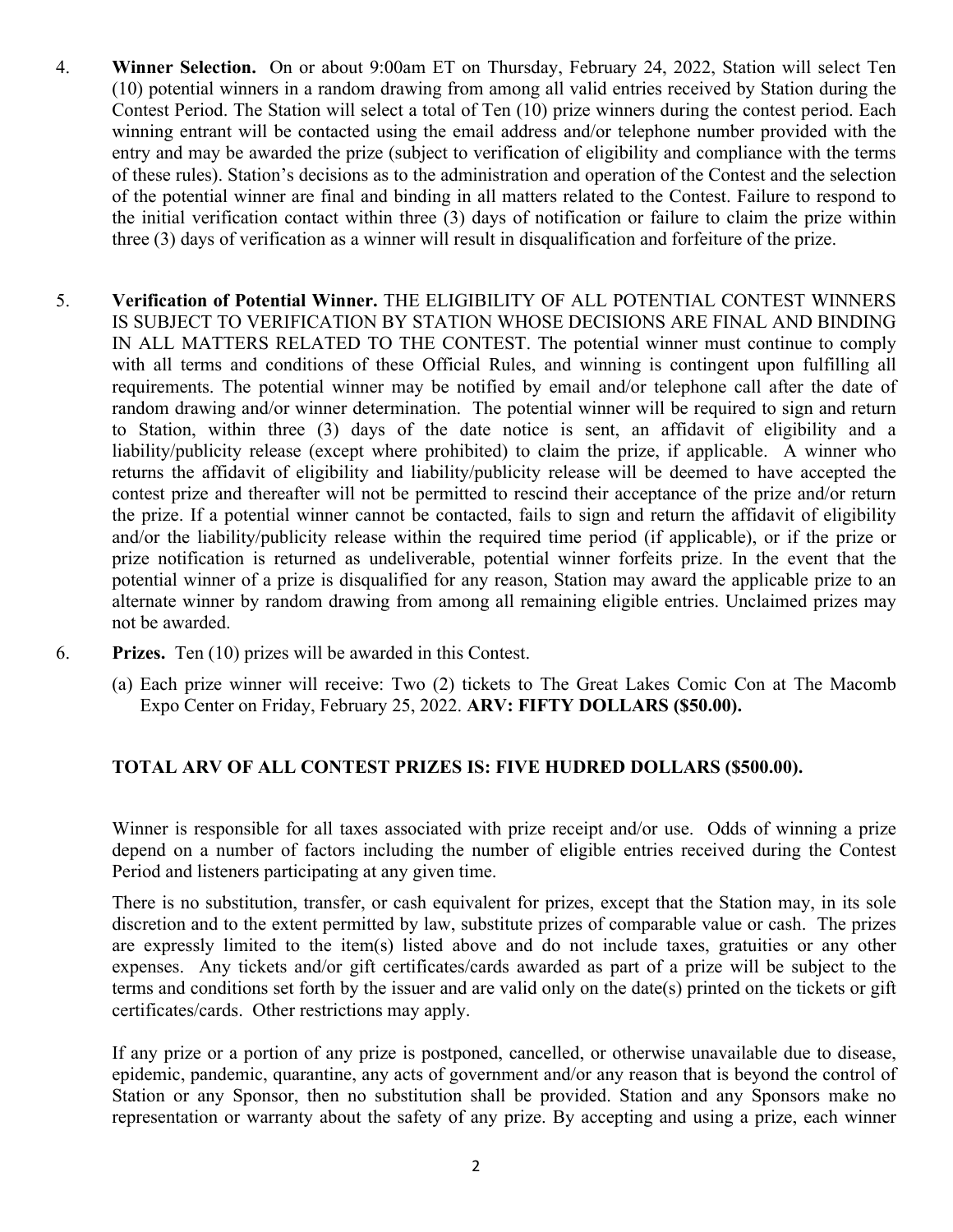acknowledges and assumes all risks of accepting and using the prize, and any other risks associated with the prize.

- 7. **Entry Conditions and Release.** By entering, each entrant agrees to: (a) comply with and be bound by these Official Rules and the decisions of the Station, which are binding and final in all matters relating to this Contest; (b) release and hold harmless Station, Cumulus Media New Holdings Inc., and each of their affiliated companies, participating sponsors, the prize suppliers and any other organizations responsible for sponsoring, fulfilling, administering, advertising or promoting the Contest, and each of their respective past and present officers, directors, employees, agents and representatives (collectively, the "Released Parties") from and against any and all claims, expenses, and liability, including but not limited to negligence and damages of any kind to persons and property, including but not limited to invasion of privacy (under appropriation, intrusion, public disclosure of private facts, false light in the public eye or other legal theory), defamation, slander, libel, violation of right of publicity, infringement of trademark, copyright or other intellectual property rights, property damage, or death or personal injury arising out of or relating to a entrant's entry, creation of an entry or submission of an entry, participation in the Contest, acceptance or use or misuse of prize (including any travel or activity related thereto) and/or the broadcast, exploitation or use of entry; and (c) indemnify, defend and hold harmless the Released Parties from and against any and all claims, expenses, and liabilities (including reasonable attorneys' fees) arising out of or relating to an entrant's participation in the Contest and/or entrant's acceptance, use, non-use or misuse of the prize.
- 8. **Publicity.** Participation in the Contest constitutes entrant's consent to use by the Station and its agent of entrant's name, likeness, photograph, voice, opinions, entry, and/or biographical information (including hometown and state) for promotional purposes in any media, worldwide, without further payment or consideration, unless otherwise prohibited by law.
- 9. **Taxes.** All State, Local, Federal and/or other taxes, duties, tariffs, title fees, licensing fees, or other fees for prizes awarded become the sole responsibility of the winner. All those who win a prize or prizes valued \$600 or more in any given year will be issued an IRS Form 1099 to report their winnings.
- 10. **General Conditions.** Station reserves the right to cancel, suspend and/or modify the Contest, or any part of it, if any fraud, technical failures or any other factor beyond Station's reasonable control impairs the integrity or proper functioning of the Contest, as determined by Station in its sole discretion. Station reserves the right in its sole discretion to disqualify any individual it finds to be tampering with the entry process or the operation of the Contest or to be acting in violation of these Official Rules or acting in an unsportsmanlike or disruptive manner. Any attempt by any person to deliberately undermine the legitimate operation of the Contest may be a violation of criminal and civil law, and, should such an attempt be made, Station reserves the right to seek damages from any such person to the fullest extent permitted by law. Station's failure to enforce any term of these Official Rules shall not constitute a waiver of that provision.
- 11. **Limitations of Liability.** The Released Parties are not responsible for: (a) any incorrect or inaccurate information, whether caused by Station, entrants, printing errors or by any of the equipment or programming associated with or utilized in the Contest; (b) technical failures of any kind, including but not limited to malfunctions, interruptions, or disconnections in phone lines or network hardware or software; (c) unauthorized human intervention in any part of the entry process or the Contest; (d) technical or human error that may occur in the administration of the Contest or the processing of entries; or (e) any injury or damage to persons or property that may be caused, directly or indirectly, in whole or in part, from entrant's participation in the Contest or receipt or use, non-use or misuse of any prize. No more than the stated number of prizes will be awarded. In event that a production, technical, programming or other error causes more than stated number of prizes as set forth in these Official Rules to be claimed, Station reserves the right to award only the stated number of prizes by a random drawing among all legitimate, unawarded, eligible prize claims.